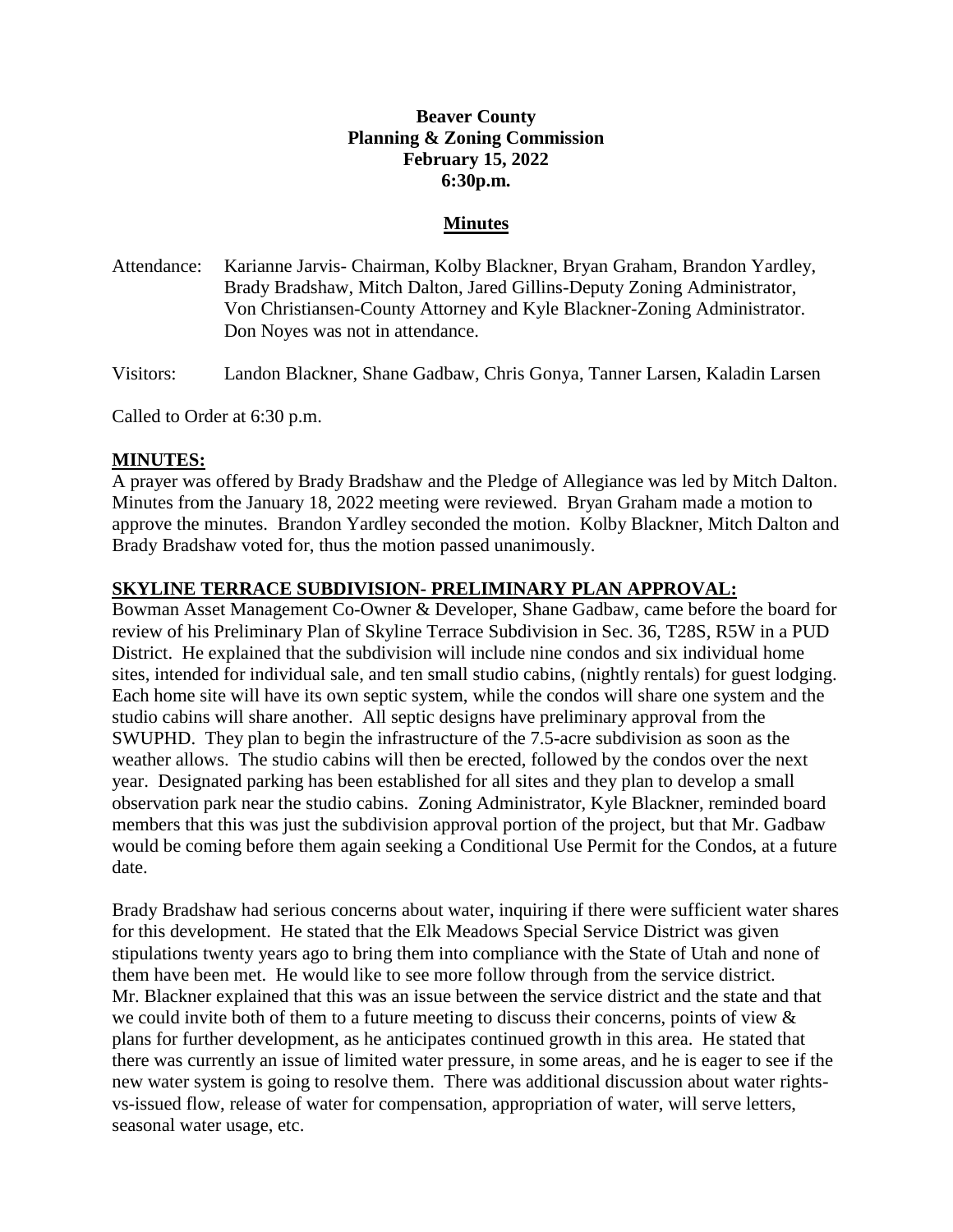Although Mr. Gadbaw was there on his own behalf, Brady Bradshaw felt that because he was also a board member of the EMSSD he should be promoting cooperation and encourage the board to come into compliance with the state. Shane Gadbaw reminded board members that the EMSSD is a government entity and the water authority for that location and they are still in the process of the pending change applications with the state, so there are still some unknowns. Additionally, they are also working on other ways to satisfy the conditions from the state. He stated that the DEQ has recently approved the water line extension for this subdivision so both agencies are aware of his intentions and many of these processes are already underway. Kolby Blackner reminded board members that our board is not the water agency and we don't have the authority to enforce it and opposes the need to question the service district. County Attorney, Von Christiansen stated that Mr. Gadbaw has fulfilled all of the legal requirements imposed by Beaver County for approval of this process. Mr. Blackner reminded Mr. Gadbaw to anticipate the need for snow removal, suggesting he designate areas for piling large quantities of snow that will be pushed from the roadways. After additional questions and discussion, Kolby Blackner made a motion to approve the Preliminary Plan for Skyline Terrace Subdivision. Bryan Graham seconded the motion. Kolby Blackner, Bryan Graham, Mitch Dalton, and Brandon Yardley voted for. Brady Bradshaw abstained and the motion passed.

Kolby Blackner asked to be excused at 7:20.

## **WORK MEETING:**

Zoning Administrator, Kyle Blackner, again provided information about House Bill 82 regarding Accessory Dwelling Units. Due to the statewide housing shortage crisis, the bill was created to allow for an accessory dwelling unit to be created within the established footprint (meaning a basement or portion of an **existing** dwelling) of one's primary residence. This new legislation applies specifically to long term rentals only (30 plus days) and allows for multi-family dwellings in all districts where single family dwellings are permitted or permitted with conditions, with the possible exception of 25% of the residential zones throughout the county. As many of the residential building codes were modified to promote this use, he shared a power point showing some of the requirements and code changes. Mr. Blackner presented the zoning map to the board and said they need to start working on an ordinance to establish where they would and would not be allowed within the county's jurisdiction, to conform with state law. He was uncomfortable allowing ADUs in R-10 districts due to the small lot size and lack of infrastructure, but didn't see other areas of concern. Additionally, he provided the board with an ordinance, from another authority, so they could be thinking about the items that would need addressing such as tenant access, parking, building permits, etc.

The discussion then turned to Tiny Homes (anything under 400 sq. ft.). Although some other jurisdictions are limiting in which districts they are allowed, Mr. Blackner feels we may want to put some provisions on them, but to allow them in all districts that already allow residential dwellings, speaking of those on a permanent foundation with all required permitting, code compliance and utilities. We will be having future discussion about a cluster subdivision of tiny homes (4-5) that may be permitted in a commercial district or Travel Trailer/Mobile Home Park or perhaps create a specific district for Tiny Home Parks.

Last, he mentioned the three-hour State Land Use Training scheduled for March  $16<sup>th</sup>$  from 9:00am-noon. If board members are able to attend, he will get them registered and lunch will be provided.